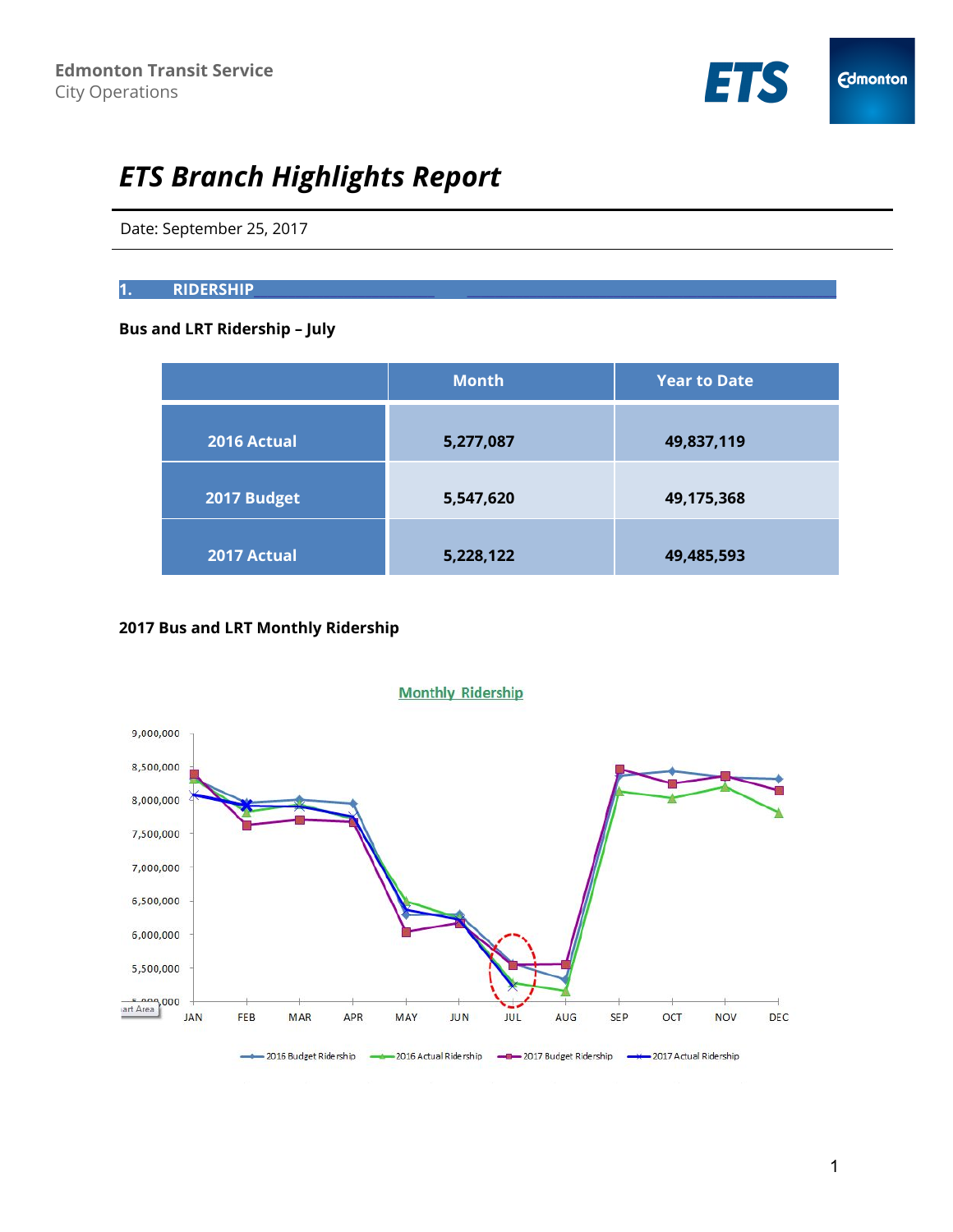#### **2. ETS UPDATES\_\_**\_\_\_\_\_\_\_\_\_\_\_\_\_\_\_\_\_\_\_\_\_\_\_\_\_\_\_\_\_\_\_\_\_\_\_\_\_\_\_\_\_\_\_\_\_\_\_\_\_\_\_\_\_\_\_\_\_\_\_\_\_\_\_\_\_\_\_\_\_\_\_\_\_\_\_\_\_\_\_

#### **Transit Centre Updates**

Three of our oldest bus transit centre buildings are being completely replaced at Belvedere, Castle Downs, and Jasper Place, thanks to PTIF funding. The buildings will be closed for construction from this October until next summer. The transit centres will feature more customer amenities and will be designed with an eye towards safety, aligning with Crime Prevention Through Environmental Design (CPTED) principles.

## **Fall Service Reallocation**

Fall service changes and service hours reallocation were both implemented on September 5th to accommodate the increased number of our customers returning to work and to school. Service changes happen five times every year to accommodate shifting ridership demand, e.g., there are fewer riders in the summer and more in the fall. The 50,000 service hours reallocated in 2016 and 2017 are specifically aimed at improving overall transit system efficiency and address the recommendations from the City Auditor's report related to schedule reliability and overcrowding issues.



### **LRT Right of Way Maintenance and Renewal**

The northeast and downtown Edmonton LRT tracks are now 35 to 40 years old. The northeast crossings have been replaced over the previous two capital project cycles (2012-14/2015-18). In addition to annual planned maintenance, 2017 work will focus on track switch components and rail renewal, and PTIF funded projects to renew the Bay and Corona station platforms. Work will impact service (service outages and delays) but will improve ongoing maintenance and customer experience in the future.

### **Electric Bus - Facility Assessment**

WSP Canada Inc. was contracted to assess four ETS garages to identify requirements and costs for accommodating electric bus charging stations, allowing for simultaneous charging of up to 100 buses. The result was a report outlining the charging station options and recommendations for the upgrades required at each garage. Upgrade costs were estimated to be between \$31 million and \$43 million (significantly higher if redundant power feed is included). Findings will be used in the development of a long-term electric bus strategy.

### **Other Notes:**

● The Regional Transit MOU was passed unanimously by Edmonton City Council on September 12<sup>th</sup>. St. Albert Council also approved the MOU on September 11<sup>th</sup>.